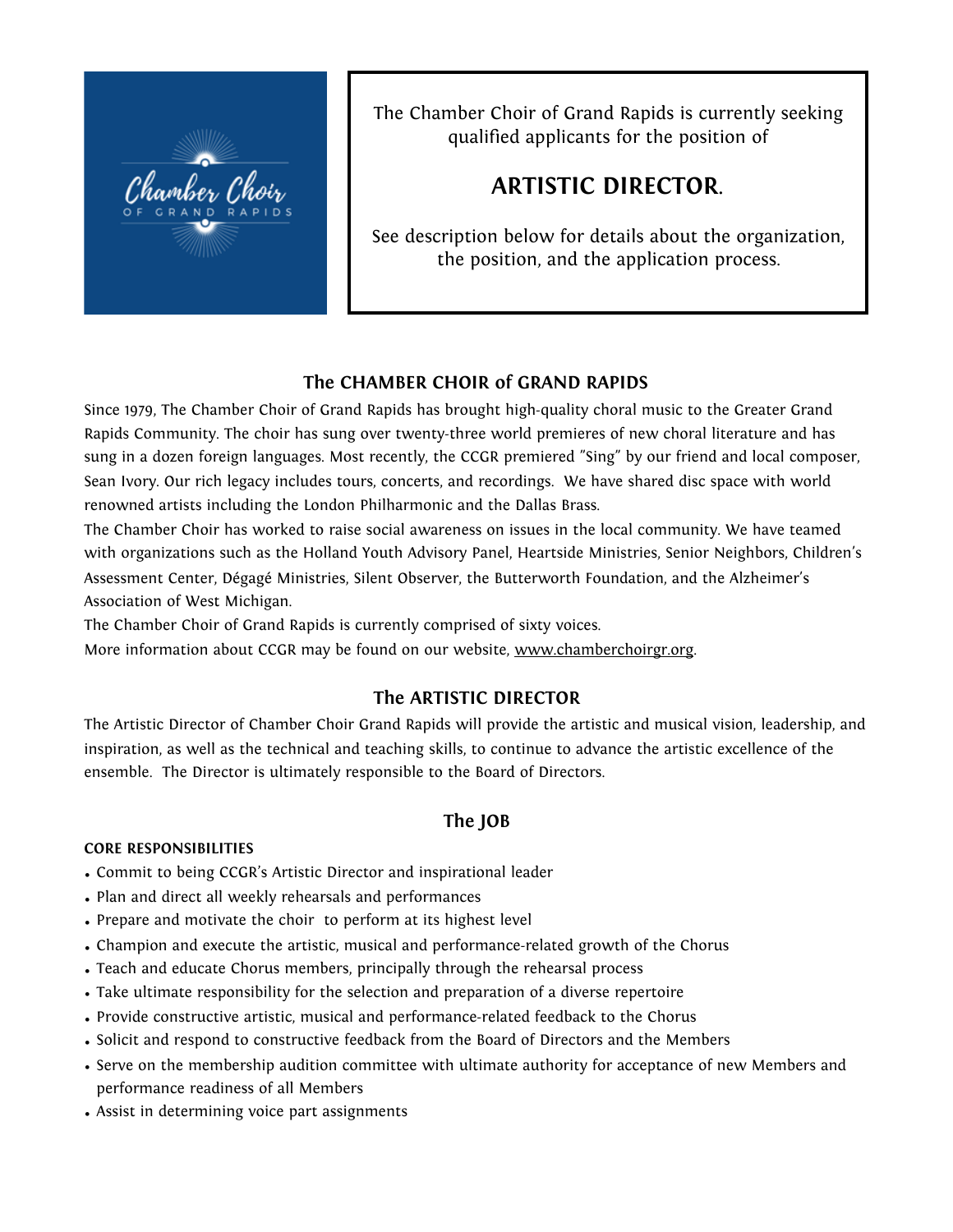#### **INTERNAL COMMUNICATIONS**

- The Artistic Director is an ex-officio member of the Board of Directors, and as such is expected to attend monthly Board meetings
- Inspire a shared vision among the Board of Directors and Members of the Choir
- Coordinate with the Board of Directors to ensure a strong annual calendar, which meets or exceeds the Choir's goals for musical excellence, outreach and financial sustainability
- External Communications
- Actively represent and promote CCGR to the Grand Rapids community and potential partners
- Actively engage with the Board in planning and executing outreach activities and collaborations with other musical groups, arts councils, churches, school systems, etc.

## **The CANDIDATE**

#### **EDUCATION**

• It is desirable that the Artistic Director possess a college degree in Music or Music Education, with some formal training in choral directing, or its equivalent

#### **ARTISTIC SKILLS**

- Proven and demonstrated musical skills
- Outstanding conducting, teaching, rehearsal and delivery skills
- Experience directing adult choirs of 40+ singers
- Knowledge and understanding of a diverse repertoire
- Ability to weigh the quality, difficulty, and performing pleasure of chorus repertoire to ensure the correct balance of marketability, audience appeal and member engagement
- Strategic Development Skills
- A vision for the advancement of the Chorus' overall mission
- Ability and desire to cultivate contacts within the artistic community
- Ability to communicate effectively and maintain strong working relationships with all participants and partners
- Personal Leadership Qualities
- Integrity, loyalty, decisiveness, accountability, strength of character and the ability to work effectively with others in a member-driven organization
- Outstanding interpersonal skills
- Proven ability to connect with singers from a variety of backgrounds, ranging in age from collegiate to retirees

#### **The SCOPE**

- The Chamber Choir of Grand Rapids season follows the academic calendar, encompassing approximately:
- 36 Tuesday night rehearsals, 7:30 9:30pm
- 5-6 concerts with corresponding dress rehearsals
- 1 extended Fall retreat day
- Occasional one-off and community performances, TBD
- Monthly Board meetings, typically held on the second Tuesday of the month, prior to rehearsal